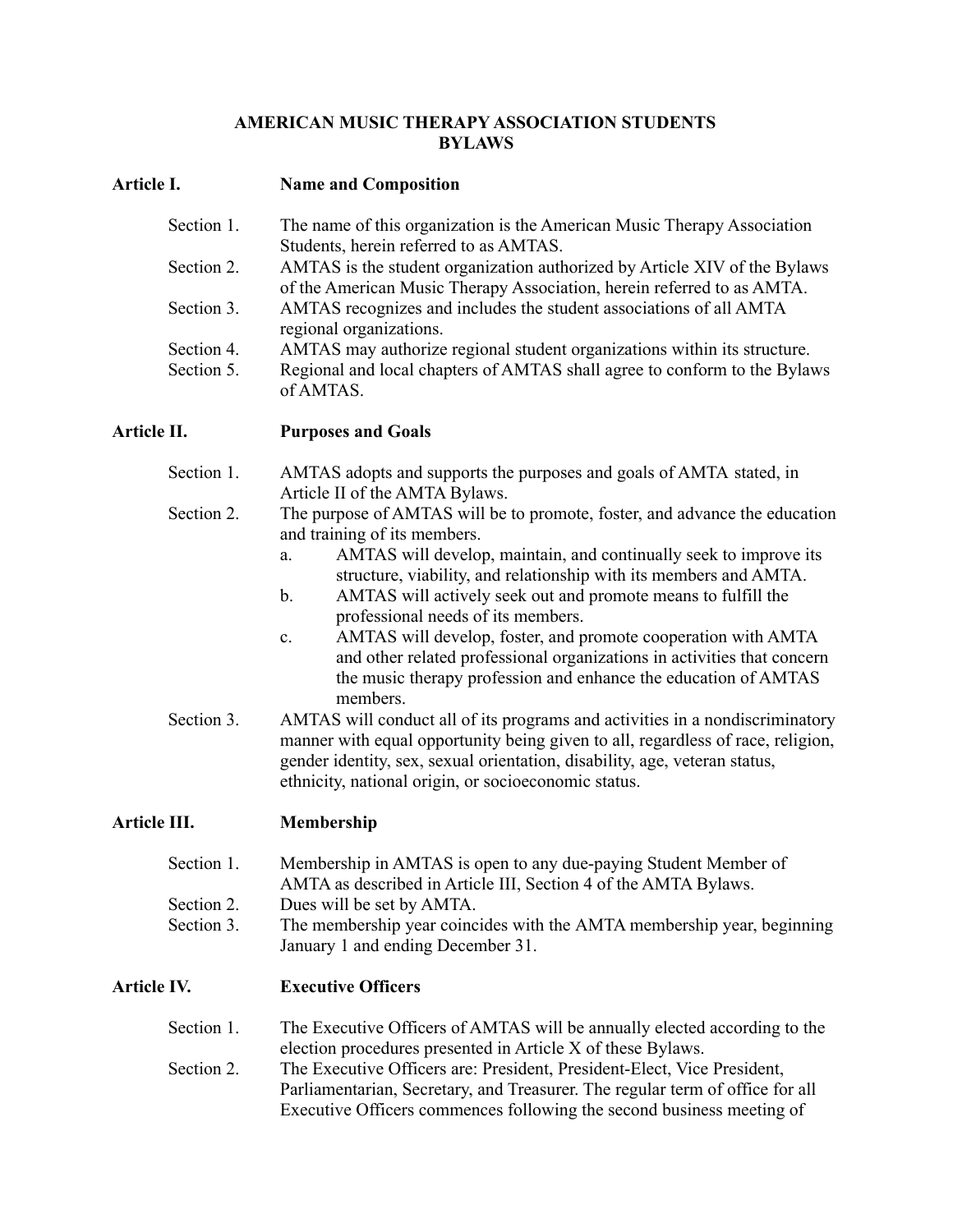National Conference and lasts until January 31 of the year following the next National Conference, excluding the President-Elect to serve one (1) year as President-Elect and the following one (1) year as President. During the interim between their election to office and their assumption of that office, the newly elected officers are expected to contact the outgoing officers and to become fully apprised of the events and information associated with the office. Retiring officers surrender all records older than three years to the AMTAArchivist. Retiring officers will surrender all records from the past three years related to their offices to their successor at the conclusion of the National Conference. Retiring officers will be available as mentors to the newly elected officers for the duration of the following membership year to assure a smooth transition of responsibility.

Section 3. No officer may hold the same office for more than two consecutive terms.

Section 4. The President serves as Chief Executive Officer of AMTAS. The duties of the President are:

- a. Representing AMTAS in interactions with other organizations.
- b. Attending all meetings of the Student Affairs Advisory Board (hereafter referred to as SAAB) as a voting member.
- c. Appointing willing AMTAS members to fill vacant positions among Executive Officers.
- d. In the event that the Vice-President is unable to fulfill the position's duties on the Facebook page, the President will be responsible for posting all updated scholarship information, contests, and conference information.
- e. Providing a Presidential report to the membership at four (4) times throughout the year: to the Secretary by April 30th for inclusion in the Spring Blog Update, to the Secretary by two weeks following National Conference for inclusion in the Fall Blog Update, at the first student business meeting of AMTAS at the National Conference, and to the Vice President by December 30 to be posted on the AMTAS website.
- f. A Presidential Address will be submitted to the guidebook by January 1, only within the year the Executive Board has chosen to update the guidebook.
- g. In the event that the office of President is vacant, the President-Elect will assume the responsibilities of the President. In the event that the office of President-Elect is also vacant, responsibilities will proceed to the Vice President, Parliamentarian, Secretary, and Treasurer in that order.
- h. Act as the Student Liaison for the Commission for the Education and Clinical Training of the 21st Century Music Therapist
- Section 5. The duties of the President-Elect are:
	- a. To assist the President as requested, to study the duties of the President in anticipation of assuming the responsibilities of the Presidency, and to assume all duties of the President in case of resignation, disability, or absence of the President.
	- b. Providing assistance relating to Executive Officer email accounts, including answering of questions and creation of new accounts if needed.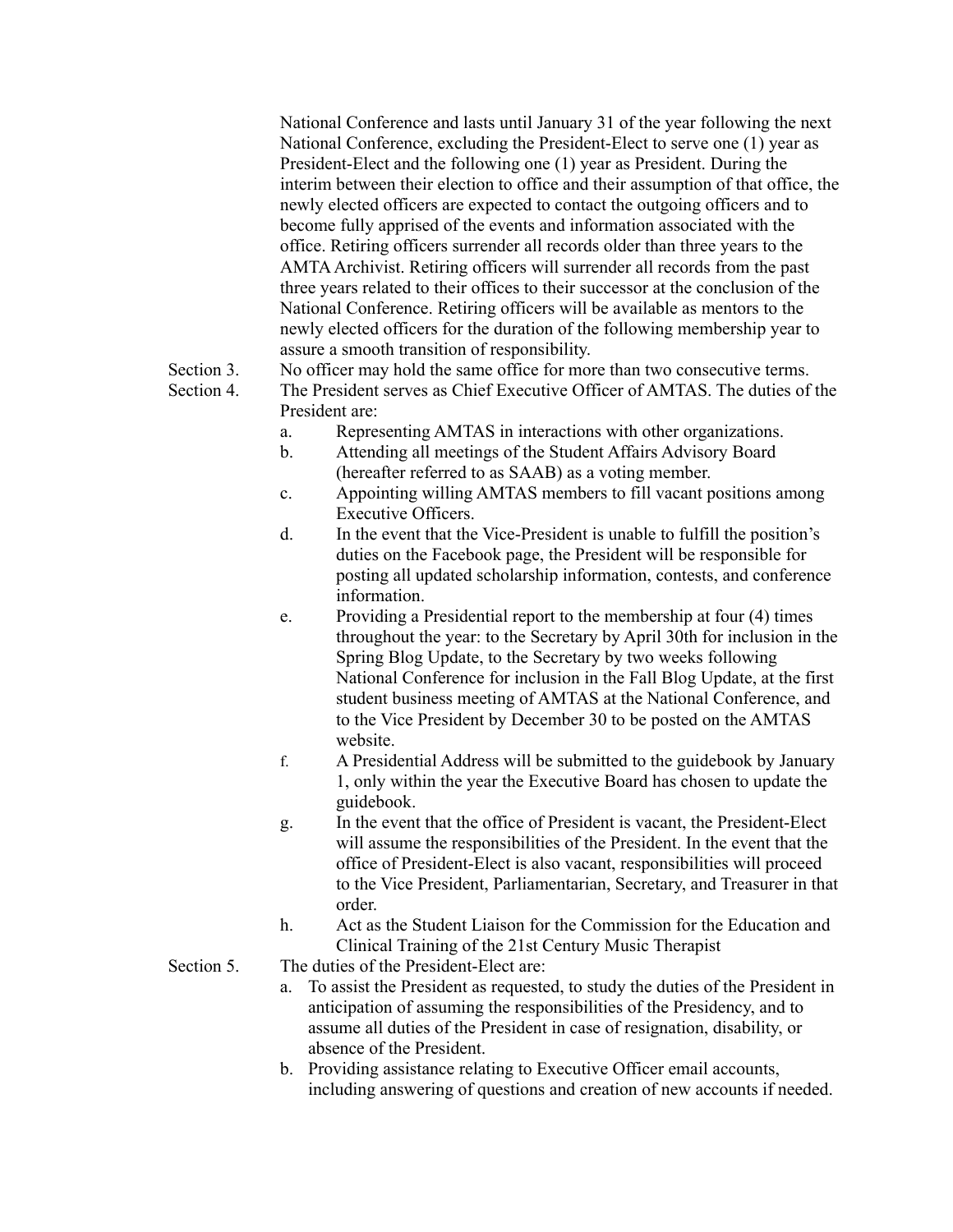- c. Acting as a liaison between all Standing Committee Student Representatives and Committee Chairs. The President-Elect corresponds with the Student Representatives on the AMTA Standing Committees and the members of the AMTAS Board of Directors a minimum of once every quarter.
- d. Communicating the results of the President's Challenge award defined in Article XIII, Section 4 to all Regional Presidents at least thirty (30) days prior to the National Conference.
- e. Attending all AMTAS and SAAB meetings as a voting member.
- f. Providing a President-Elect report to the membership four (4) times throughout the year: to the Secretary by April 30th for inclusion in the Spring Blog Update, to the Secretary by two weeks following national conference for inclusion in the Fall Blog Update, at the first general business meeting of AMTAS at the National Conference, and to the Vice President by December 30 to be posted on the AMTAS Website.
- g. Communicating with all Executive Officers in an advisory capacity as needed.
- Section 6. The duties of the Vice President are:
	- a. Creating and maintaining the AMTAS website and updating email addresses of national and regional officers within 10 days of beginning their terms.
	- b. Attending all AMTAS meetings and SAAB meetings as a voting member of both.
	- c. Providing a Vice President's Report to the membership at four (4) times throughout the year: to the Secretary by April 30th for inclusion in the Spring Blog Update, to the Secretary by two weeks following national conference for inclusion in the Fall Blog Update, at the first general business meeting of AMTAS at the National Conference, and by December 30 to be posted on the AMTAS Website.
	- d. Following the National Conference, the Vice President submits a summary of the business of AMTAS for publication in "Music Therapy Matters."
	- e. Serving as the active administrator of the AMTAS social media accounts (Twitter, Facebook and Instagram) and posting all updated scholarship information, contests, and conference information via social media.
	- f. By the end of their term the Vice President posts the Executive Officers' final reports, any information about Standing Committees, and the revised Bylaws on the AMTAS Website
	- g. A vacancy in the office of Vice President is filled by Presidential appointment with approval of the Board of Directors.
- Section 7. The duties of the Parliamentarian are:
	- a. Ensuring that all AMTAS meetings are conducted according to Robert's Rules of Order.
	- b. Attending all AMTAS and SAAB meetings as a voting member.
	- c. Reviewing the AMTAS Bylaws and presenting recommended changes to be approved at the second general business meeting, as detailed in Article XVII of these Bylaws.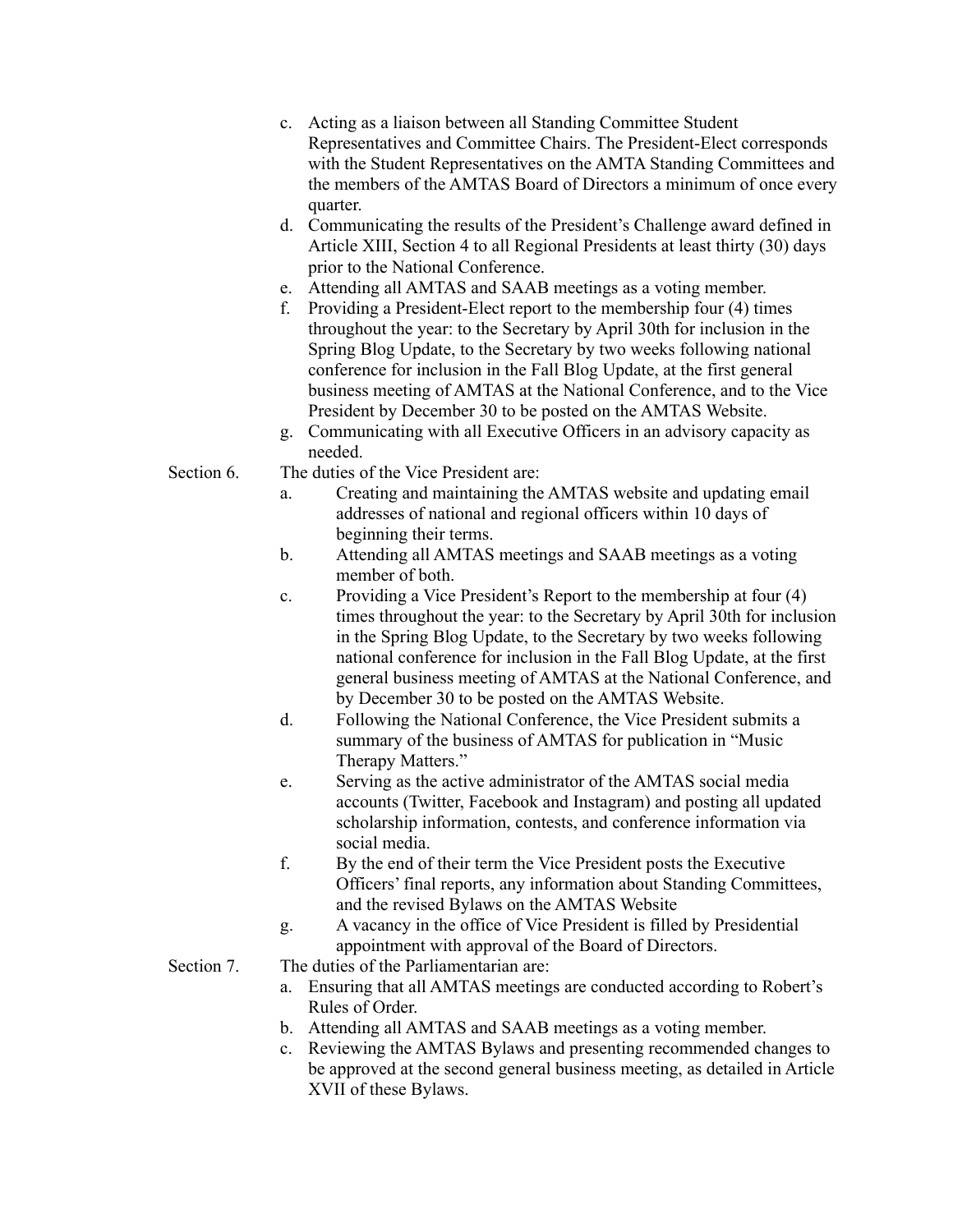- d. By November 30, the Parliamentarian submits copies of the most current AMTAS Bylaws to each of the AMTAS Executive Officers, the SAAB Chairperson, and the AMTA National Office.
- e. Providing a Parliamentarian's Report to the membership at four (4) times throughout the year: to the Secretary by April 30th for inclusion in the Spring Blog Update, to the Secretary by two weeks following national conference for inclusion in the Fall Blog Update, at the first general business meeting of AMTAS at the National Conference, and to the Vice President by December 30 to be posted on the AMTAS Website.
- f. A vacancy in the office of Parliamentarian is filled by Presidential appointment with approval of the Board of Directors.
- Section 8. The duties of the Secretary are:
	- a. Keeping minutes for all AMTAS and SAAB meetings.
	- b. Managing all correspondence of AMTAS, including all nomination forms and student reports.
	- c. Recording minutes of Executive Officer meetings and sending them to the Regional Representatives.
	- d. Maintaining a current list of all members of the Board of Directors.
	- e. Facilitating the AMTAS Blog, as detailed in Article XII, Section 2.
	- f. On April 30 and November 30, the Secretary sends the updated contact list of new National and Regional AMTAS officers to the members of the AMTAS Board of Directors, the AMTA Board of Directors, the AMTA Assembly of Delegates, the SAAB Chairperson, and the AMTA National Office.
	- g. Informing all Executive Officers and members of the Board of Directors of the meeting times and locations at the annual conference.
	- h. Attending all AMTAS and SAAB meetings as a voting member.
	- i. Serving as the Editor for all AMTAS Publications, as outlined in Article XII of these Bylaws.
	- j. Providing a Secretary's Report to the membership at four (4) times throughout the year: by April 30th for inclusion in the Spring Blog Update, by two weeks following National Conference for inclusion in the Fall Blog Update, at the first general business meeting of AMTAS at the National Conference, and to the Vice President by December 30 to be posted on the AMTAS Website.
	- k. A vacancy in the office of Secretary is filled by Presidential appointment with approval of the Board of Directors.
- Section 9. The duties of the Treasurer are:
	- a. Being entrusted with the custody and supervision of the financial affairs of AMTAS.
	- b. Depositing all checks within 90 days, balancing the AMTAS account, and developing a budget for the following membership year to be presented to the members of AMTAS at the first general business meeting and approved by the members at the second general business meeting.
	- c. Furnishing a report of the financial standing of AMTAS any time, such a report is requested by any AMTA member.
	- d. Submitting a Treasurer's Report on the financial standing of AMTAS at four (4) times throughout the year: to the Secretary by April 30th for inclusion in the Spring Blog Update, to the Secretary by 2 weeks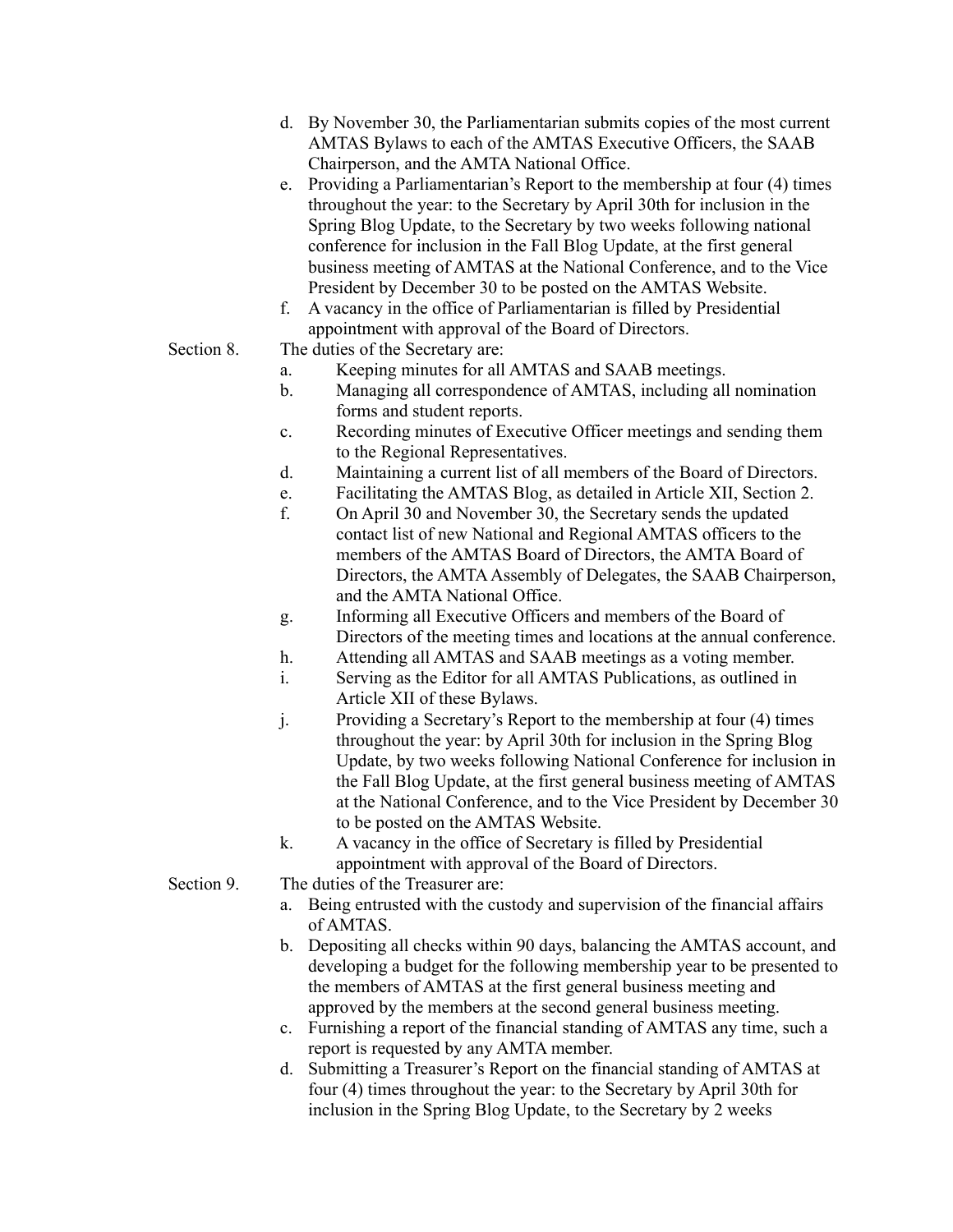following National Conference for inclusion in the Fall Blog Update, at the first general business meeting of AMTAS at the National Conference, and to the Vice President by December 30 to be posted on the AMTAS Website.

- e. Attending all AMTAS and SAAB meetings as a voting member.
- f. Bringing all AMTAS materials to the National Conference to be given to the newly elected Treasurer.
- g. A vacancy in the office of Treasurer is filled by Presidential appointment with approval of the Board of Directors.

Section 10. The AMTAS Executive Officers will act as a committee of whole to transact business between general AMTAS business meetings. All transactions of the Executive Officers will be reported in full at the following AMTAS general business meeting.

## **Article V. Meetings**

|                    | Section 1. | Two AMTAS general business meetings will be held at each National<br>Conference.                                                                                                                                                                                                                                        |
|--------------------|------------|-------------------------------------------------------------------------------------------------------------------------------------------------------------------------------------------------------------------------------------------------------------------------------------------------------------------------|
|                    | Section 2. | AMTAS Executive Officers and Board of Directors meetings will be held at<br>each National Conference.                                                                                                                                                                                                                   |
|                    | Section 3. | The President of AMTAS may call special meetings of the AMTAS Executive<br>Officers or Board of Directors.                                                                                                                                                                                                              |
|                    | Section 4. | The order of business of each General Business Meeting at the National<br>Conference will be fixed at the beginning of each conference and will always<br>include:                                                                                                                                                      |
|                    |            | a. Call to Order                                                                                                                                                                                                                                                                                                        |
|                    |            | b. Approval of the Agenda                                                                                                                                                                                                                                                                                               |
|                    |            | c. Reading and Approval of Minutes                                                                                                                                                                                                                                                                                      |
|                    |            | d. Reports                                                                                                                                                                                                                                                                                                              |
|                    |            | e. Unfinished Business                                                                                                                                                                                                                                                                                                  |
|                    |            | f. New Business                                                                                                                                                                                                                                                                                                         |
|                    |            | g. Good and Welfare                                                                                                                                                                                                                                                                                                     |
|                    |            | The President submits a tentative agenda for approval by the Board of<br>Directors at the first meeting of the Board of Directors at the National                                                                                                                                                                       |
|                    |            | Conference.                                                                                                                                                                                                                                                                                                             |
|                    | Section 5. | The Board of Directors may take action without a meeting provided such<br>action is taken by way of signed written consent by a majority of voting<br>members of the Board. Such action may be taken only after a written<br>statement, in which the action is described, has been sent to all members of<br>the Board. |
| <b>Article VI.</b> |            | <b>Board of Directors</b>                                                                                                                                                                                                                                                                                               |
|                    | Section 1. | The Board of Directors is responsible for conducting the normal business of<br>AMTAS. The Board of Directors will establish major administrative policies<br>to govern the affairs of AMTAS and plan and implement measures to further<br>the growth and development of AMTAS.                                          |
|                    | Section 2. | There is a Board of Directors consisting of thirteen (13) voting members:<br>AMTAS President, President-Elect, Vice President, Parliamentarian,                                                                                                                                                                         |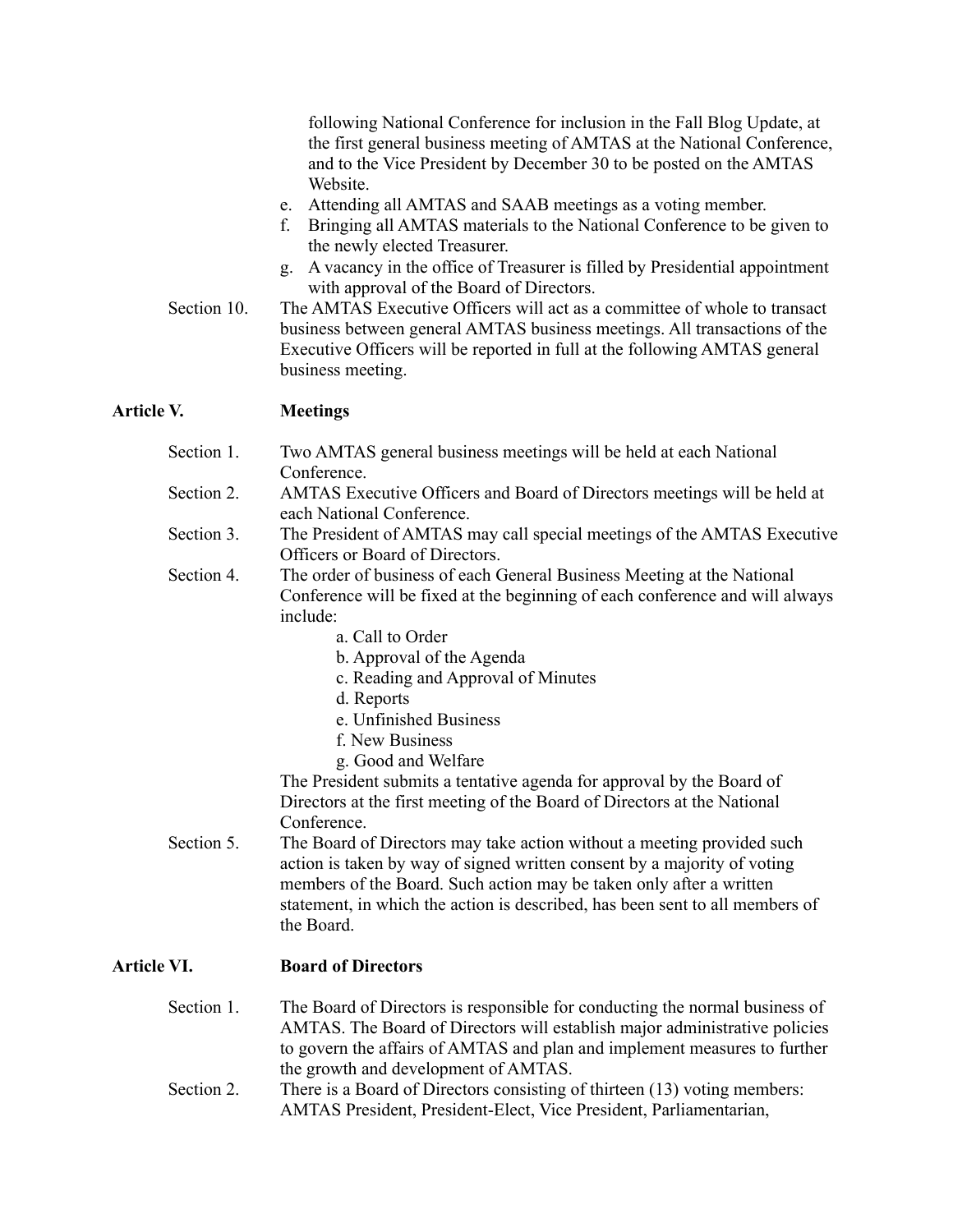Secretary, Treasurer, and seven (7) Student Representatives, one (1) from each AMTA region. The Chairperson of SAAB is an ex-officio member without the right to vote.

- Section 3. A Regional Representative to the Board of Directors serves as a liaison between their respective regional organization and AMTAS. A Regional Representative attends all AMTAS general business meetings, Board of Directors meetings, and SAAB meetings as a voting member. The Regional Representative presents a Regional Representative's report three (3) times during the year: to the Secretary by April 15 for inclusion in the Spring Newsletter, to the Secretary by November 15 for inclusion in the Fall Newsletter, and at the first general business meeting of AMTAS at the National Conference. Regional Representatives will be selected at the discretion of the regional organizations; however, no AMTAS Executive Officer may be selected as a Regional Representative. Within three (3) weeks of selection (usually at Regional Conference), the Regional Representative will submit their name and contact information to the SAAB Regional Advisor, AMTAS Secretary, and SAAB Chairperson and will submit their region's governing Bylaws to the AMTAS Parliamentarian. If the Regional Representative is unable to attend the National Conference, they will send a qualified alternate.
- Section 4. Board of Directors business outside the National Conference will be conducted through electronic correspondence.
- Section 5. Each student representative is encouraged to submit a regional project at the annual SAAB meeting. The regional project should have an emphasis on either advocacy, community service, or professional development and be completed prior to the following national conference. The regional project report submission form will be emailed to each regional president prior to the annual Board of Directors meeting.

#### **Article VII. Student Representatives to the AMTA Standing Committees**

| Section 1. | There is at least one Student Representative appointed to each of the thirteen<br>(13) AMTA Standing Committees: Government Relations, Reimbursement, |
|------------|-------------------------------------------------------------------------------------------------------------------------------------------------------|
|            | Research, Standards of Clinical Practice, Communication and Technology,                                                                               |
|            | Affiliate Relations, Workforce Development and Retention, International                                                                               |
|            | Relations, Membership, Professional Advocacy, Special Target Populations,                                                                             |
|            | Association Internship Approval, and Continuing Education.                                                                                            |
| Section 2. | Student Representatives to the AMTA Standing Committees are appointed by                                                                              |
|            | the AMTAS Board of Directors at each National Conference. Prior to                                                                                    |
|            | February 1st, the AMTAS President-Elect will provide all AMTAS members                                                                                |
|            | with a nomination form for oneself or another AMTAS member to be                                                                                      |
|            | submitted no later than April 1st. The AMTAS Board of Directors will review                                                                           |
|            | the nomination form, with the official appointment of Student Representatives                                                                         |
|            | by the President. If any Standing Committee is without a Student                                                                                      |
|            | Representative at any time, a willing AMTAS member will be appointed as a                                                                             |
|            | Student Representative at the discretion of the AMTAS Board of Directors.                                                                             |
| Section 3. | Student Representatives to the AMTA Standing Committees serve a term of                                                                               |
|            | one year, from May 1st until the appointment of a new Student                                                                                         |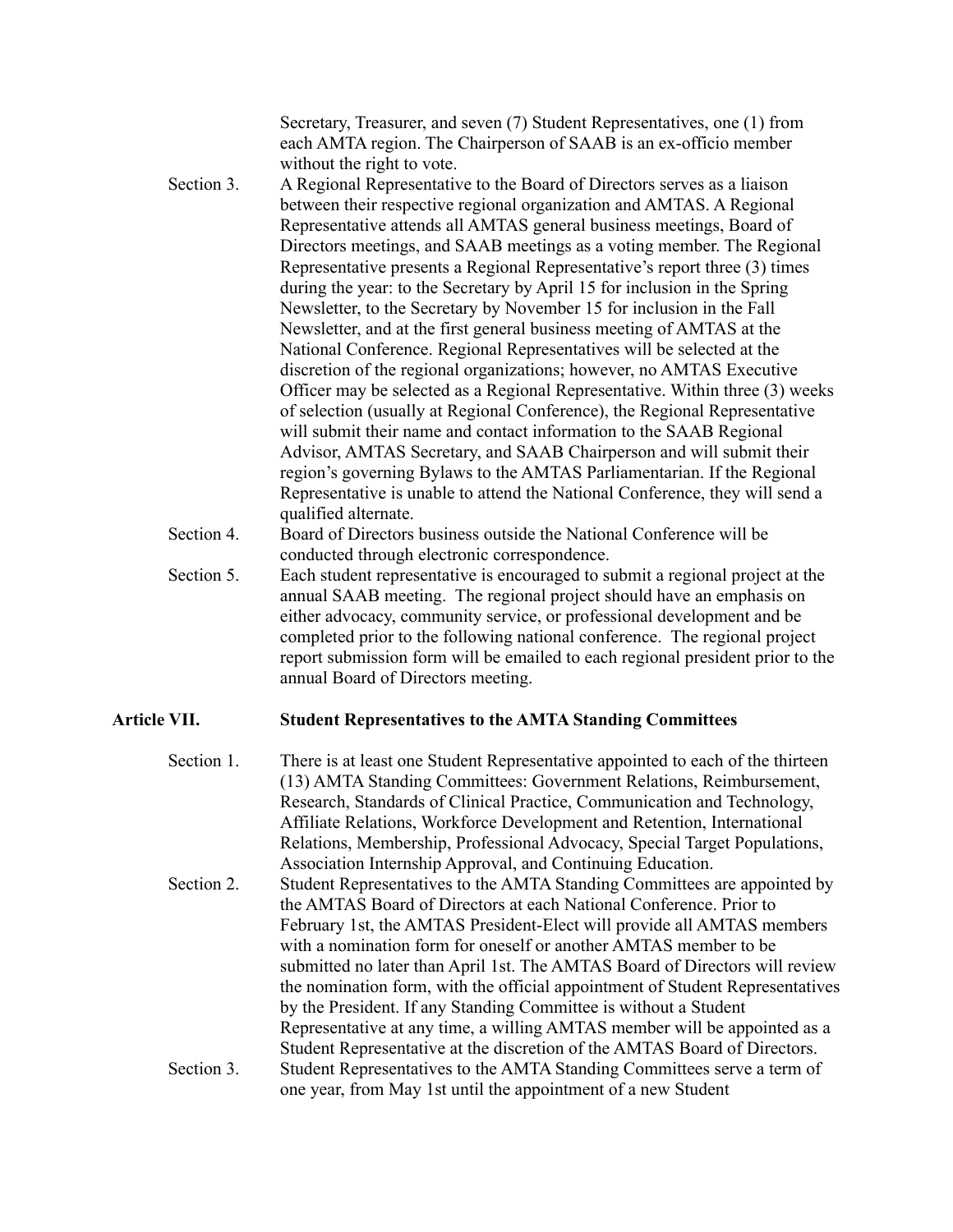|            | Representative. A Student Representative may be appointed to a second<br>one-year term at the discretion of the Board of Directors. |
|------------|-------------------------------------------------------------------------------------------------------------------------------------|
| Section 4. | A Student Representative to an AMTA Standing Committee attends all                                                                  |
|            | meetings of their respective Standing Committee as a non-voting member.                                                             |
|            | Student Representatives communicate with the AMTAS President-Elect a                                                                |
|            | minimum of once per quarter. During the second AMTAS general business                                                               |
|            | meeting at the National Conference, each Student Representative reports to                                                          |
|            | AMTAS about the issues of their respective Standing Committee.                                                                      |
|            | Immediately following their report to AMTAS, each Student Representative                                                            |
|            | submits a formal summary report of the committee's activities to the AMTAS                                                          |
|            | Secretary for publication in the AMTAS Newsletter.                                                                                  |

## **Article VIII. Student Affairs Advisory Board**

- Section 1. The Student Affairs Advisory Board (SAAB), as authorized in the AMTA Bylaws, Article IX, Section 4, handles any concerns brought to its attention by students or concerning students. SAAB serves as a direct communication link between AMTA and AMTAS.
- Section 2. The mission of the Student Affairs Advisory Board is to provide guidance, support, and knowledge to the American Music Therapy Association Students and regional boards, be the communication liaison between students and their faculty, act as an educational resource concerning members' learning and administration of bylaws, and uphold rules, regulations, implementation of charges, ethical guidelines, and standards of practice.

# **Article IX. Quorum**

| Section 1.           | A simple majority of the Board of Directors, including the AMTAS President |
|----------------------|----------------------------------------------------------------------------|
|                      | or President-Elect, will constitute quorum at any meeting of the Board of  |
|                      | Directors.                                                                 |
| $\sim$ $\sim$ $\sim$ | $\cdots$ $\cdots$ $\cdots$                                                 |

- Section 2. A simple majority of the Executive Officers will constitute quorum at any meeting of the Executive Officers.
- Section 3. Three (3) Executive Officers, three (3) Regional Representatives, and the number of AMTAS members present will constitute quorum for general business meetings of AMTAS at National Conferences.

## **Article X. Nominations and Elections**

| Section 1. | Election of AMTAS Executive Officers occurs annually at the National<br>Conference. All AMTAS members able to retain student membership status<br>through December of the upcoming term are eligible to hold an Executive |
|------------|---------------------------------------------------------------------------------------------------------------------------------------------------------------------------------------------------------------------------|
|            | officer position. Student membership status is as detailed in Article III,                                                                                                                                                |
|            | Section 1.                                                                                                                                                                                                                |
| Section 2  | Nominations will open during the first general business meeting of the                                                                                                                                                    |
|            | National Conference. Any AMTAS member may nominate an AMTAS                                                                                                                                                               |
|            | member to run for one (1) Executive Officer position. The nominated student                                                                                                                                               |
|            | must accept the nomination and be present at the second student business                                                                                                                                                  |
|            | meeting to be included on the election ballot. The President will open the                                                                                                                                                |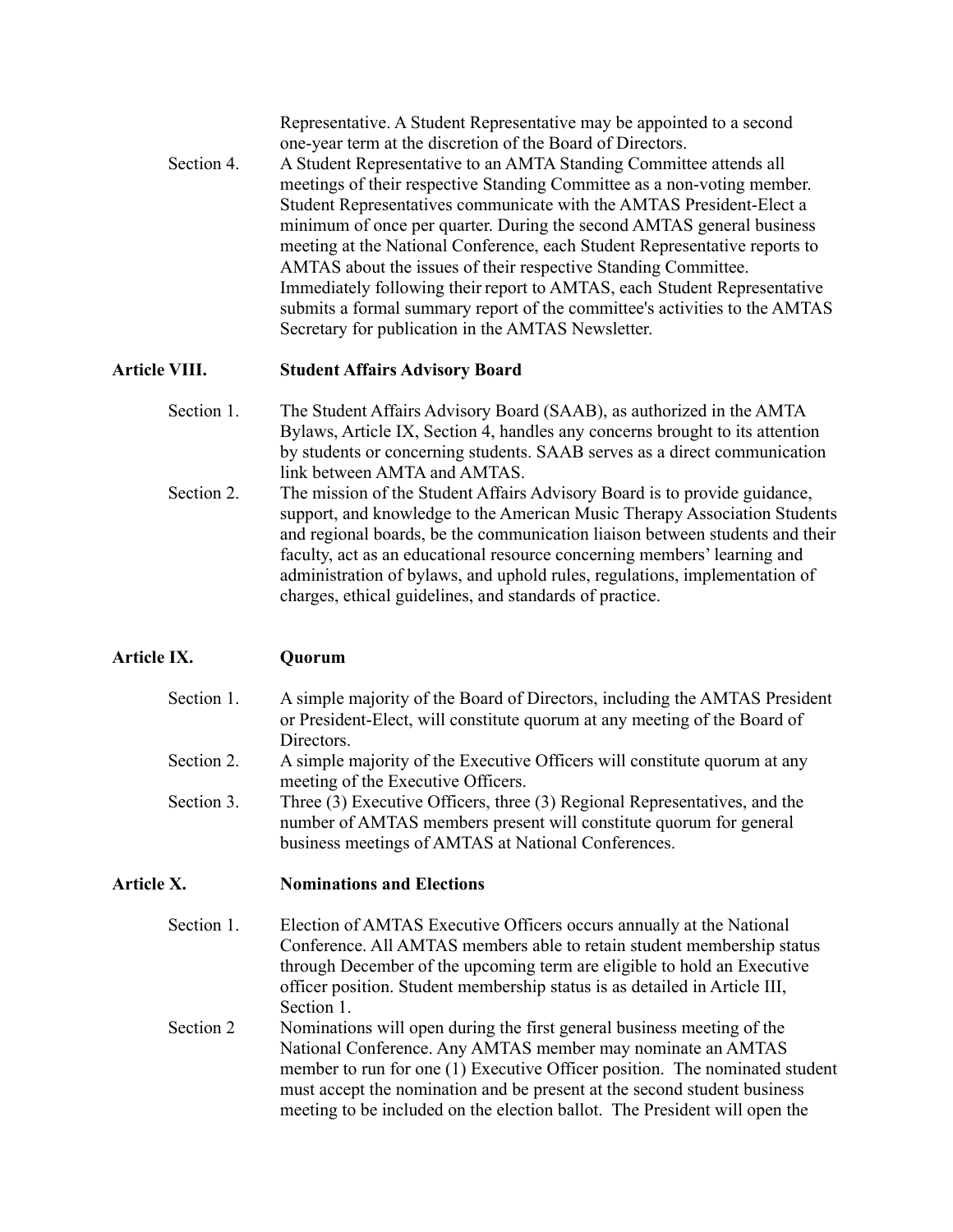floor to any final nominations for each Executive Officer position. The floor will remain open until the beginning of the second student business meeting, at which point the President will close the floor for nominations and the ballot will be finalized.

- Section 3. Ballots are distributed via a link to an online ballot to AMTAS members. Each AMTAS region will have a separate link to a ballot associated with their region. Using this ballot, secret elections will occur for AMTAS President-Elect, Vice President, Parliamentarian, Secretary, and Treasurer. Each region has 100 votes per position, which will be divided between the nominees in exact proportion to the percentage of votes nominees have received from each specific region. In the event that any nominee's percentage of votes is not a whole number, the percentage will be rounded to the nearest whole number. Each region's number of ballot submissions will be compared to the number of attending members from each region. If the number of submitted ballots exceeds the attending members of a region, a re-vote with paper ballots will occur for that region. Non-voting volunteers and the SAAB Chairperson are responsible for tallying both online and paper ballots, as well as announcing election results. In the event that holding an online vote is not possible, voting with paper ballots will occur. In the event that voting with paper ballots occurs, a region's 100 votes will still be proportional to the results of tallying the paper ballots. Each nominee's votes from every region will be summed to determine results.
- Section 4. In the event that there are no nominations for an Executive Officer position at the close of the first AMTAS general business meeting, the AMTAS Parliamentarian will form an ad hoc committee to secure nominations. This committee will include the SAAB Chairperson and members of the AMTAS Board of Directors. In the event that a position remains open at the conclusion of the second AMTAS general business meeting, the current AMTAS President may appoint a willing AMTAS member to fill the position with the approval of the AMTAS Board of Directors.

#### **Article XI. Resignation, Removal, and Replacement of Executive Officers and Student Representatives**

Section 1. If any Executive Officer or Student Representative to an AMTA Standing Committee is unable to fulfill the position's duties, including attendance at the National Conference, they must notify the AMTAS President and the SAAB Chairperson of their resignation in writing no later than one (1) month prior to the National Conference. If an Executive Officer is unable to attend the National Conference and chooses not to resign, they must notify the AMTAS President and the SAAB Chairperson no later than one (1) month prior to the National Conference, must find a replacement, and may consult the AMTAS President and the SAAB Chairperson for assistance in securing a replacement. If the current Executive Board member chooses to resign, they must surrender any records related to their office to the SAAB Chairperson. If they choose to find a replacement, they will be responsible for providing the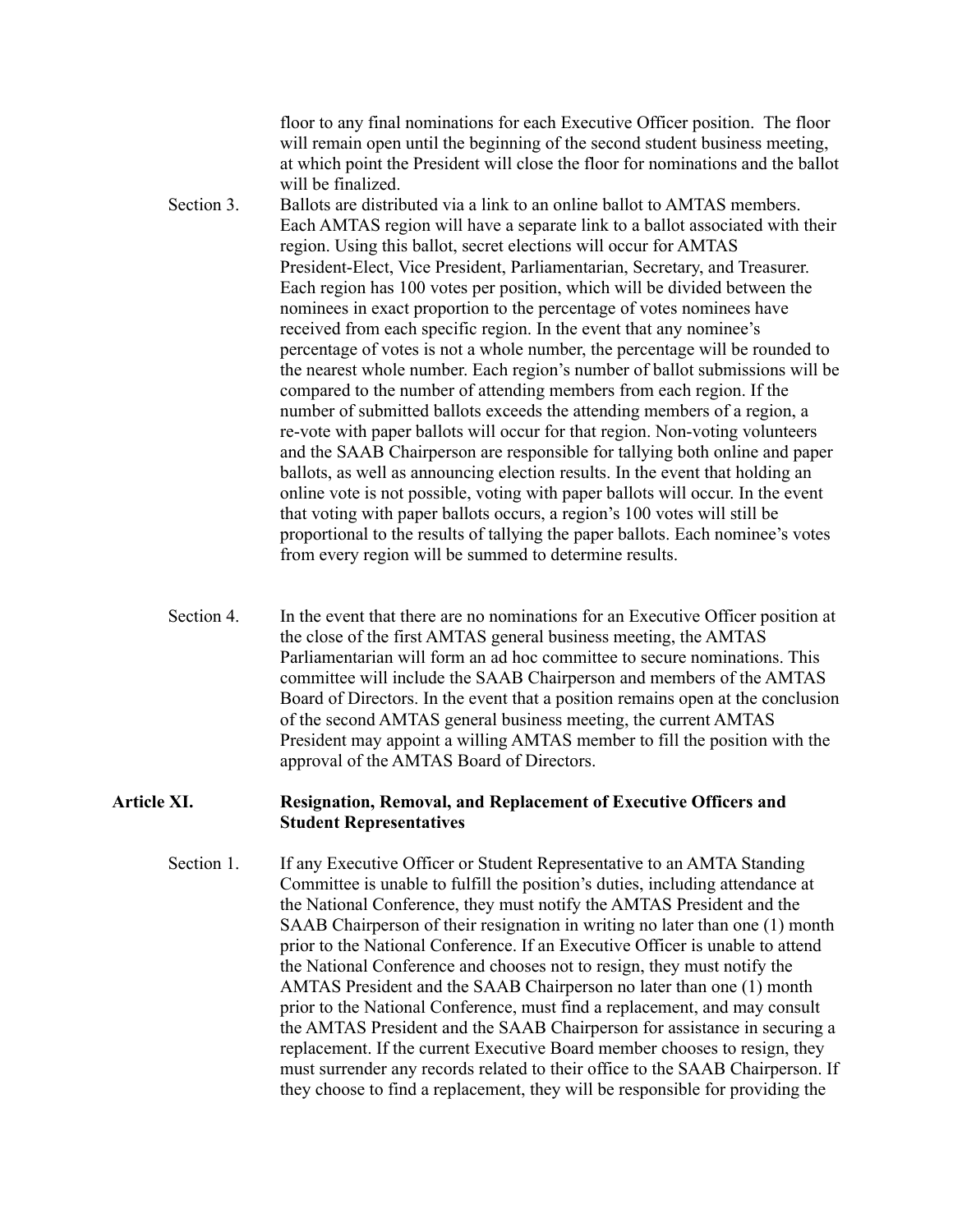replacement officer with all information relevant to fulfill the duties of the office.

- Section 2. In the event that an Executive Officer is found to be involved with any behavior that is deemed inappropriate and/or unlawful, in accordance with these Bylaws, the AMTA Bylaws, the AMTA Code of Ethics, and/or any other professional document expected to be followed by all music therapists and student music therapists, an executive session of the AMTAS Executive Officers shall take place. The Executive Officers shall review the matter and decide on proper action to be taken.
- Section 3. Any of the elected or appointed Executive Officers, AMTAS Representatives, Committee Chairpersons, or other representatives of the organization may be suspended from duties by an affirmative vote of at least seven (7) of the thirteen (13) voting members of the Board of Directors. In order to remove anyone in an elected or appointed position, the following must occur: The Board of Directors and the SAAB Chairperson shall be supplied with supporting evidence which justifies a removal, a paper or electronic ballot will be sent to all Board members to complete and return via post or email, and the Board must support by majority vote the removal of the person in the elected or appointed position. The Executive Officers, AMTAS Representatives, Committee Chairpersons, and other representatives of the organization can be called to action without a meeting in order to discuss the rescinding of anyone in an elected or appointed position.
- Section 4. In the event that the President resigns during the year, the current President-Elect will assume the role of President. The position of President-Elect will remain empty until the National Conference of that year. Whoever is elected as President-Elect at the National Conference will then begin their presidential term immediately (National Conference-January). When the new Executive Officers move into their roles (January-National Conference), the newly elected President-Elect will remain in that position for that year. The current President (former President-Elect who is standing in for the role of President) will then serve their full term as President for the following year.
- Section 5. In the event that an Executive Officer or Student Representative to a Standing Committee does not communicate according to the plan established by these Bylaws, the AMTAS President will attempt to make contact with the officer by email, phone, and registered mail. If the AMTAS President is the inactive Executive Officer, the SAAB Chairperson will attempt to make contact through the same channels. If, after thirty (30) days, the officer or representative has not made contact, a registered letter will be sent by the SAAB Chairperson stating that if contact is not made within thirty (30) days, the officer or representative will be considered resigned from office by abandonment. After the waiting period has expired, the position will be considered vacant and will be filled as prescribed by these Bylaws. Section 6. In the event that the President-Elect resigns between the National Conference and assuming the post of President in the new term, the position of President-Elect will remain vacant for the remainder of the calendar year. At the National Conference of that year, the membership will elect both a President and a President-Elect who will begin their terms in January of the following year, per Article IV, Section 7 of the AMTA Bylaws. The outgoing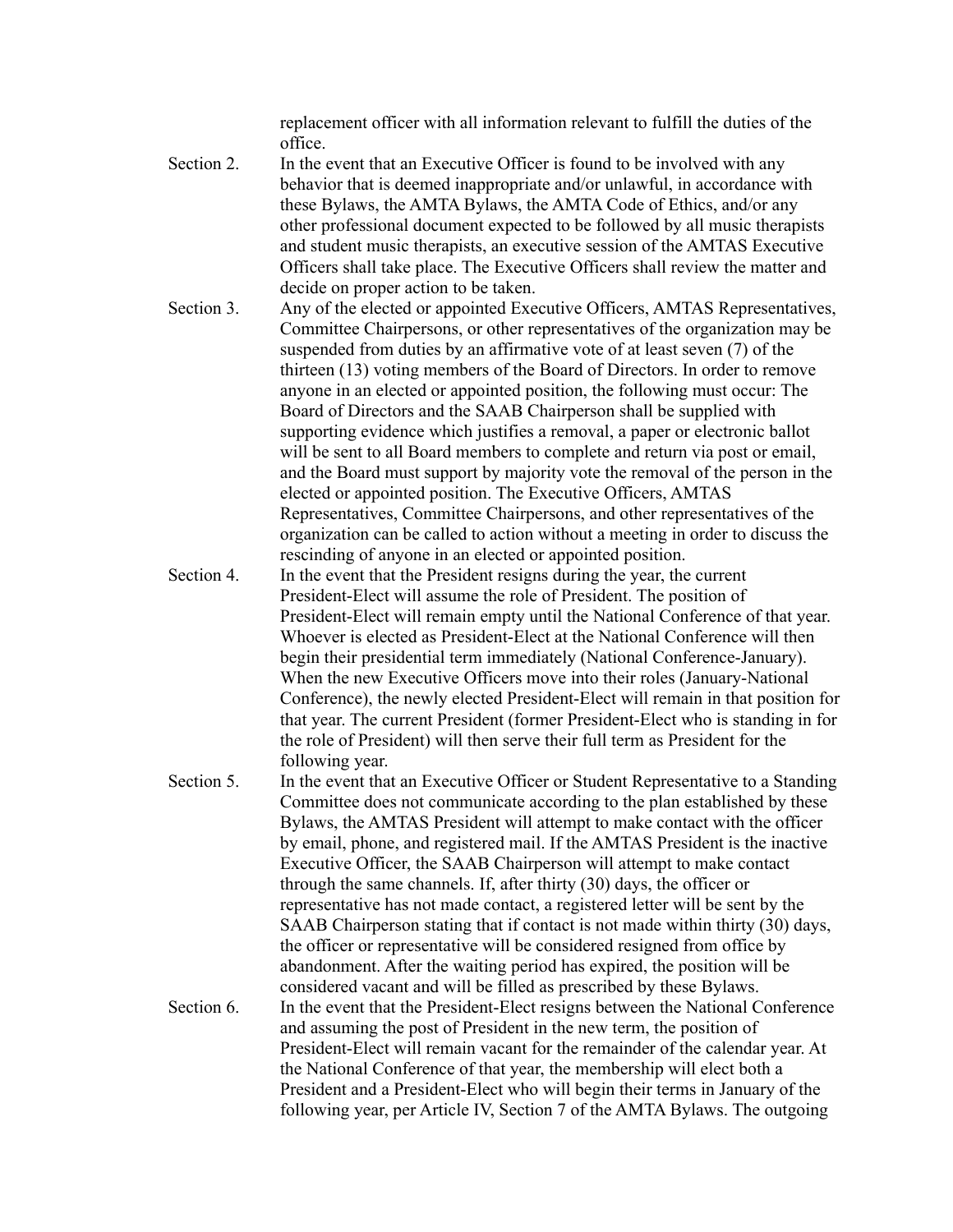President will serve as Past-President for a maximum of five (5) months in order to provide continuity between the Executive Officers.

# **Article XII. Student Publications**

| Section 1. | <b>AMTAS Website</b>                                                                                                                                                                                                                                                                  |
|------------|---------------------------------------------------------------------------------------------------------------------------------------------------------------------------------------------------------------------------------------------------------------------------------------|
|            | The AMTAS Vice President is responsible for creating and<br>a.<br>maintaining the AMTAS Website.                                                                                                                                                                                      |
|            | The AMTAS Website is the primary means of communication for<br>$\mathbf{b}$ .<br>information about AMTAS.                                                                                                                                                                             |
|            | The AMTAS Website is updated whenever new information is<br>$\mathbf{c}$ .<br>available and at least once per quarter.                                                                                                                                                                |
| Section 2. | <b>AMTAS Blog</b>                                                                                                                                                                                                                                                                     |
|            | The AMTAS Secretary serves as the writer and publisher of the<br>a.<br>AMTAS blog located on the AMTAS website.                                                                                                                                                                       |
|            | The AMTAS blog will be updated throughout the year to reflect<br>$\mathbf b$ .<br>noteworthy events, service, and achievements of music therapy<br>students, clubs, and AMTAS regions.                                                                                                |
|            | Updates from the AMTAS Executive Board will be posted at least<br>$\mathbf{c}$ .<br>twice a year: once within ten (10) days of April 30 and once within<br>ten (10) days of November 30.                                                                                              |
|            | Each AMTAS region and university music therapy organization will<br>d.<br>receive contact information and submission guidelines in order to<br>submit content to potentially be published on the AMTAS blog.                                                                          |
| Section 3. | <b>AMTAS</b> Logo                                                                                                                                                                                                                                                                     |
|            | The AMTAS Executive Board is responsible for creating/obtaining<br>a.<br>the logo for the AMTAS organization.                                                                                                                                                                         |
|            | The logo is present on the newsletter, the AMTAS website and any<br>b.<br>networking paperwork and acts as a representation of the AMTAS<br>organization.                                                                                                                             |
|            | To alter or replace the logo, the AMTAS Executive Board will create<br>c.<br>or search for a new design to present to the membership at the first<br>business meeting. At the second business meeting the presented logo<br>will be voted upon with a simple majority needed to pass. |
|            |                                                                                                                                                                                                                                                                                       |

# **Article XIII. Awards and Scholarships**

| Section 1. | AMTAS annually administers AMTAS STAR (Students Taking an Active            |
|------------|-----------------------------------------------------------------------------|
|            | Role) Awards to well-qualified students who are current AMTAS members as    |
|            | defined by Article III, Section 4 of the AMTA Bylaws. Applications for the  |
|            | STAR Awards must be received by 11:59 p.m. PST of the first Tuesday of      |
|            | September in the same year for which they are considered.                   |
| Section 2. | AMTAS will support SAAB in coordination and administration of the E.        |
|            | Thayer Gaston Research Award.                                               |
| Section 3. | AMTAS annually administers financial assistance through the Regional        |
|            | Support Fund to a regional student executive board. Applications for        |
|            | assistance through the Regional Support Fund must be received by 11:59 p.m. |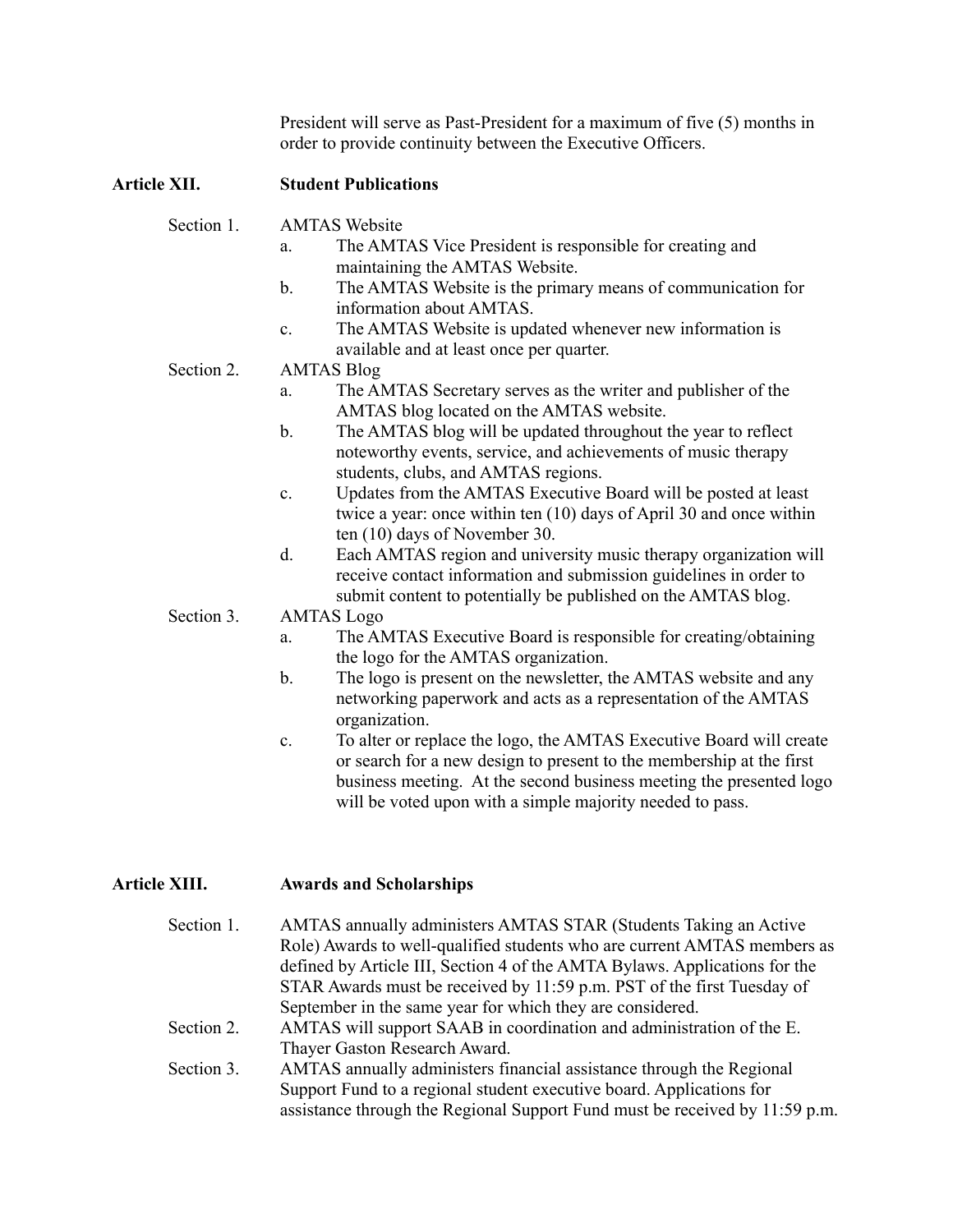PST of the first Tuesday of September in the same year for which they are considered.

- Section 4. AMTAS annually administers the President's Challenge in support of a music therapy professional creating a new music therapy program or expanding a music therapy program within the first three years of its establishment. Applications for the President's Challenge must be received by 11:59 p.m. PST of the first Tuesday of September in the same year for which they are considered.
- Section 5. The AMTAS Executive Officers distribute application materials, evaluate applicants, select the award recipient, and provide the financial support for all awards, excluding the Gaston award. The application process and number of award recipients will be at the discretion of the AMTAS Executive Officers. Section 6. Recipients of student awards, excluding the Gaston award, are not required to attend the National Conference.

#### **Article XIV. Service/Passages**

Section 1. AMTAS will host a "Passages" conference annually.

- Section 2. Passages will be a student-run conference consisting of presentations by students, interns, new professionals, and others selected by the AMTAS Executive Board to benefit the members of the organization.
- Section 3. Funding in the amount of \$500 will be allocated to Passages to be used at the discretion of the AMTAS executive board.
- Section 4. Any and all suitable presentations that are submitted for potential presentation at Passages will be accepted as long as there is room. Suitability of submissions for presentation will be determined via a scaled review form. At the point where the number of submissions exceed the amount of space for presentations, the AMTAS Executive Board will vote to determine which submissions will be accepted. Voting will be conducted as follows: Each Executive Officer will receive a number of votes equal to the number of submissions that may be accepted. Executive Officers will divide their votes among all available submissions. Submissions with the most votes will be accepted up to the point when all space for presentations is filled. Each Executive Officer may use only one vote per submission.

## **Article XV. Funds and Finances**

| Section 1. | The fiscal year will be parallel with that of AMTA and run from January 1 to |
|------------|------------------------------------------------------------------------------|
|            | December 31.                                                                 |
| Section 2. | Funds will be allocated to the AMTAS Executive Officers for all              |
|            | administrative expenses incurred during their term of office.                |
| Section 3. | Funds will be allocated according to a budget presented to and approved by   |
|            | the AMTAS members at its first and second general business meetings,         |
|            | respectively.                                                                |
| Section 4. | AMTAS will cap any budgetary surplus at \$500. In the event of a surplus     |
|            | amount that exceeds \$500, up to \$2700 of the excess surplus will be        |